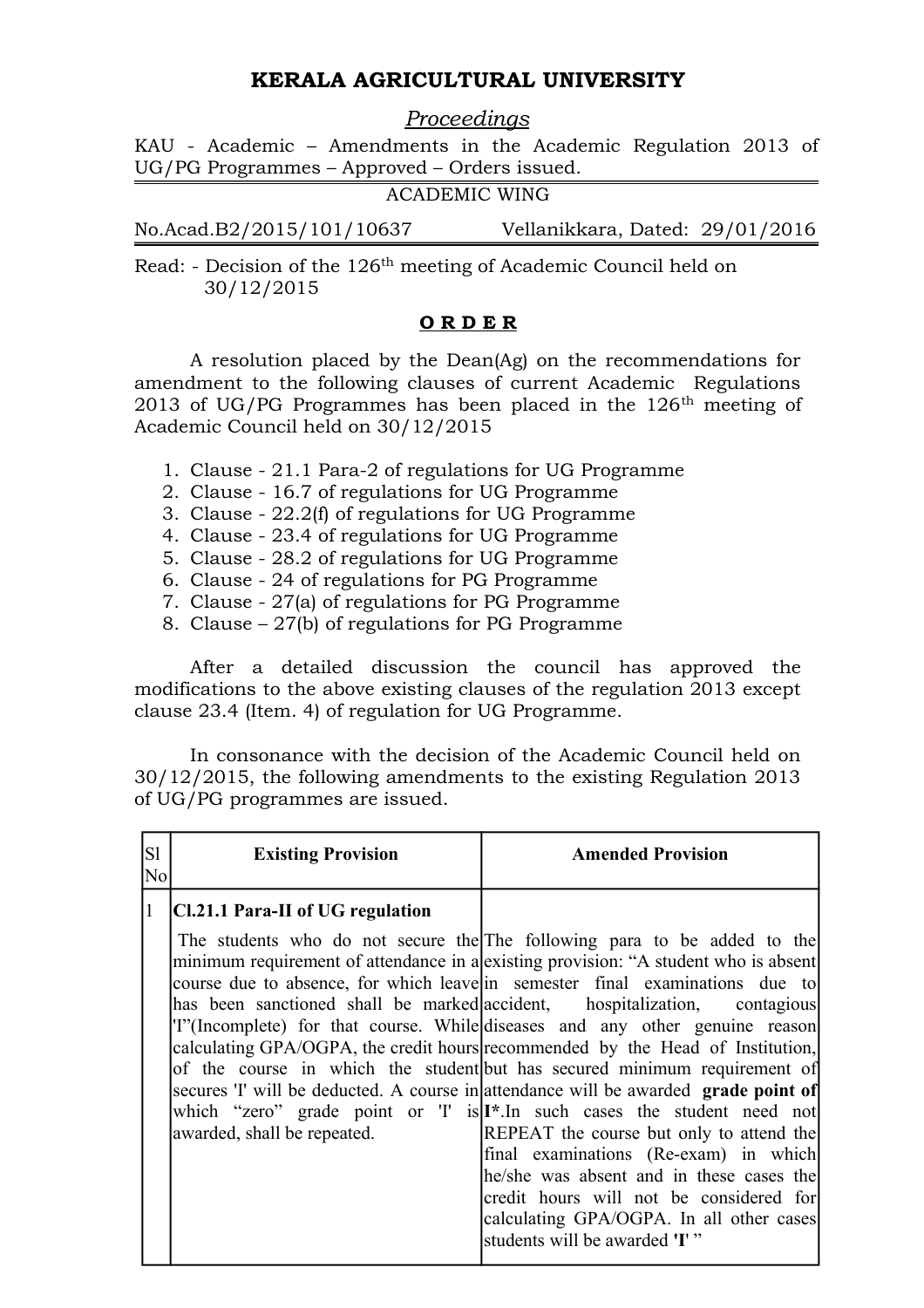| 2               | Cl. 16.7 of UG regulation                                                                                                                                                                                                                                            |                                                                                                                                                                                                                                                                                                                                                                                                                                                                                                                                                                                                                                                                                                                                                                                                                                                                        |
|-----------------|----------------------------------------------------------------------------------------------------------------------------------------------------------------------------------------------------------------------------------------------------------------------|------------------------------------------------------------------------------------------------------------------------------------------------------------------------------------------------------------------------------------------------------------------------------------------------------------------------------------------------------------------------------------------------------------------------------------------------------------------------------------------------------------------------------------------------------------------------------------------------------------------------------------------------------------------------------------------------------------------------------------------------------------------------------------------------------------------------------------------------------------------------|
|                 | The supplementary examination will be<br>indicated in the CRCGC as "SUP". The<br>grade for the semester in which the<br>student fail to write the final exam will<br>be indicated as "SUP-I" and the credit<br>will not be considered for calculating<br><b>OGPA</b> | Deleted                                                                                                                                                                                                                                                                                                                                                                                                                                                                                                                                                                                                                                                                                                                                                                                                                                                                |
| $\vert 3 \vert$ | Cl.22.2(f) of UG regulation                                                                                                                                                                                                                                          |                                                                                                                                                                                                                                                                                                                                                                                                                                                                                                                                                                                                                                                                                                                                                                                                                                                                        |
|                 | for<br>semester<br>appear<br>the<br>examination in the course concerned.                                                                                                                                                                                             | Unless a student appears for $2nd$ internal Unless a student appears for both internal<br>examination, he/she is not eligible to examinations (Internal I & Internal II),<br>final he/she is not eligible to appear for the<br>semester final examination in the course<br>concerned.                                                                                                                                                                                                                                                                                                                                                                                                                                                                                                                                                                                  |
| 4               | Cl.28.2 of UG regulation                                                                                                                                                                                                                                             |                                                                                                                                                                                                                                                                                                                                                                                                                                                                                                                                                                                                                                                                                                                                                                                                                                                                        |
|                 | shall be taken into<br>and when it is offered as regular course. course.                                                                                                                                                                                             | A student who had failed or not secured A student who had failed or not secured the<br>the separate minimum of 40% either in separate minimum of 40% either in theory<br>theory or practical examination in a or practical examination in a particular<br>particular course shall register it as a re-course shall register it as a re-examination<br>examination course along with juniors. course along with juniors. However, for the<br>However, for the regular practical class regular practical class work, practical record<br>work and practical record, the marks and <b>assignment</b> , the marks obtained by the<br>obtained by the student for the first time student for the first time shall be taken into<br>account. Re-account. Re-examination can be registered<br>examination can be registered only as only as and when it is offered as regular |
| $\overline{5}$  | Cl. 24 of PG regulation                                                                                                                                                                                                                                              |                                                                                                                                                                                                                                                                                                                                                                                                                                                                                                                                                                                                                                                                                                                                                                                                                                                                        |
|                 | has to be rounded of to the first decimal rounded of to the second decimal place.<br>place.                                                                                                                                                                          | The total marks in percentage divided The total marks in percentage divided by 10<br>by 10 will give the grade point which will give the grade point which has to be                                                                                                                                                                                                                                                                                                                                                                                                                                                                                                                                                                                                                                                                                                   |
| 6               | Cl. 27 a of PG regulation                                                                                                                                                                                                                                            |                                                                                                                                                                                                                                                                                                                                                                                                                                                                                                                                                                                                                                                                                                                                                                                                                                                                        |
|                 | semester, the teacher shall prepare marks course teacher shall prepare<br>(midterm,<br>final<br>shall send the marks to the university signature of the Head of department.<br>within another seven days for publishing<br>the results.                              | The course teachers are required to The course teachers are required to maintain<br>maintain the attendance and academic the attendance and academic records of the<br>records of the students registered for the students registered for the respective<br>respective courses. At the end of the courses. At the end of the semester, the<br>marks<br>and practical (midterm, final and practical examination)<br>examination) of various courses and of various courses along with the grade<br>report to the Head of Institution within point and handover the same to the major<br>fifteen days after the examination with advisors of the students who have registered<br>the counter signature of Head of for the respective courses within 15 days<br>Department. The Head of Institution after the examination with the counter                                |